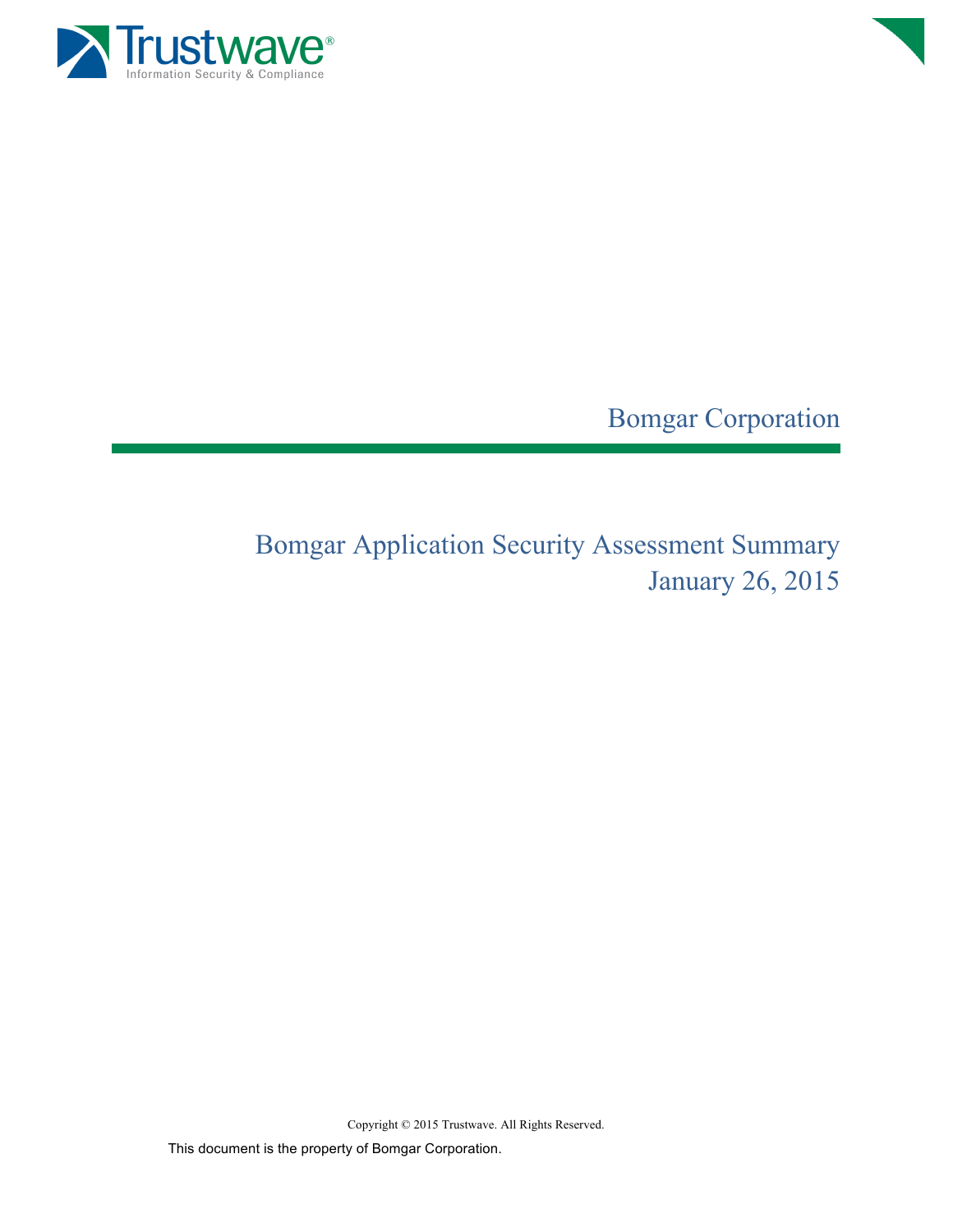п

| Report Author       | John Hoopes<br>Trustwave, SpiderLabs |     |            |              |  |
|---------------------|--------------------------------------|-----|------------|--------------|--|
| Customer            | <b>Bomgar Corporation</b>            |     |            |              |  |
| Project             | <b>Application Security Testing</b>  |     |            |              |  |
| Document<br>Control | Draft Version                        |     |            |              |  |
| Document<br>Control | Revision                             | 0.1 | 12/18/2014 | John Hoopes  |  |
|                     | <b>QA Review</b>                     | 0.5 | 12/19/2014 | Trustwave QA |  |
|                     | Final<br>Version                     | 1.0 | 04/07/2015 | John Hoopes  |  |
|                     |                                      |     |            |              |  |
|                     |                                      |     |            |              |  |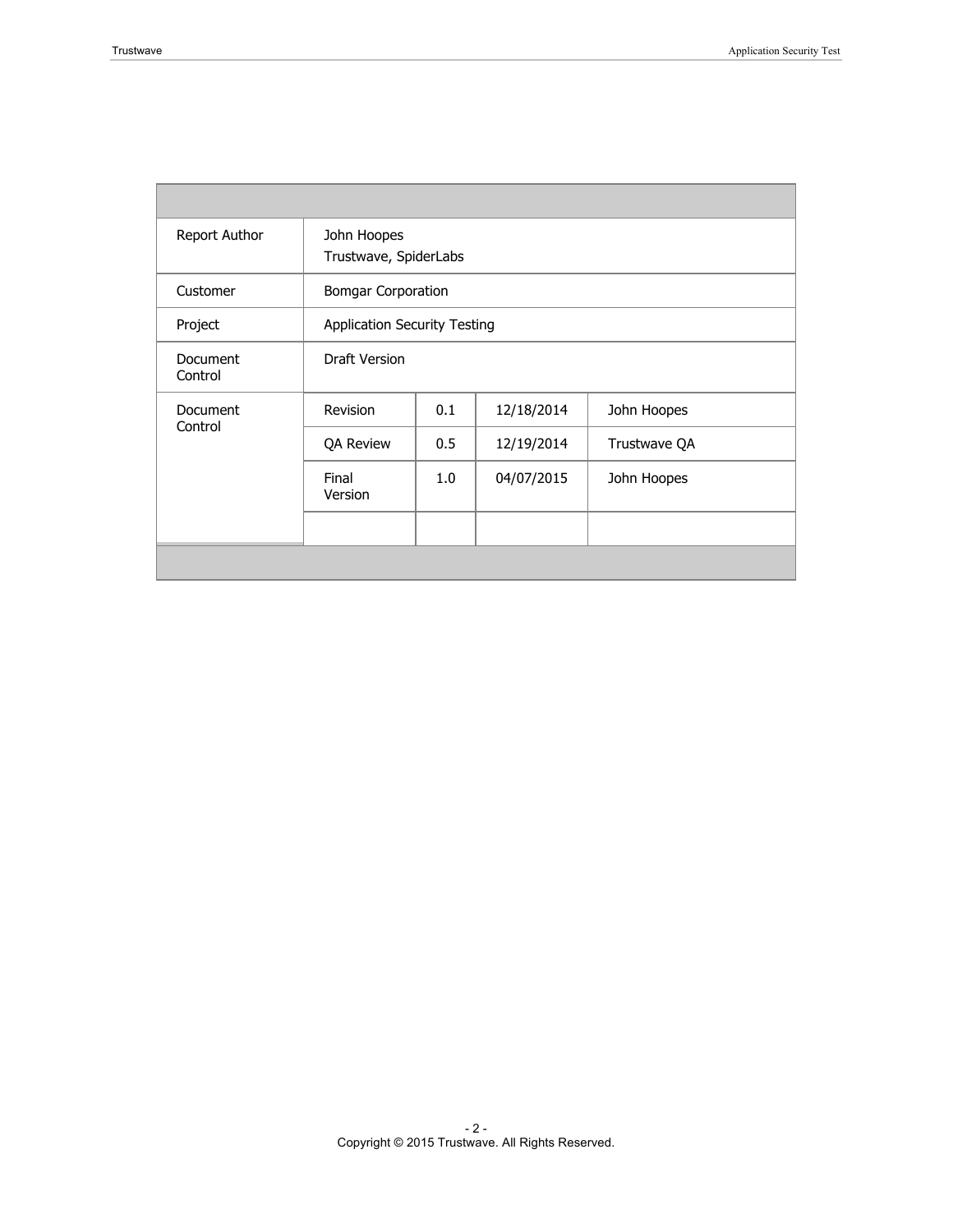# **Table of Contents**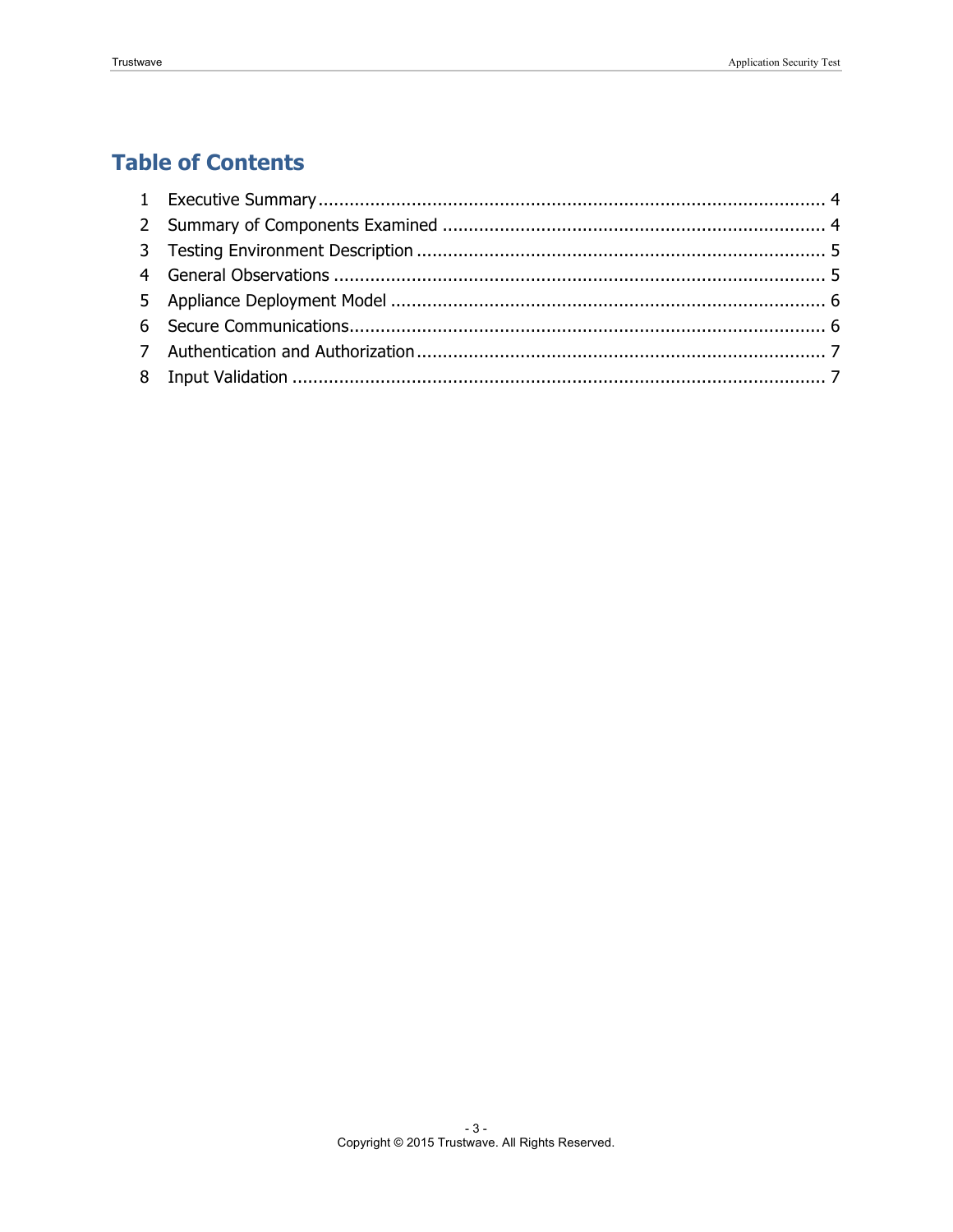#### **1 Executive Summary**

Bomgar Corporation engaged Trustwave's SpiderLabs to perform a series of Application Penetration Tests of the Bomgar application. The primary objective of this project was to gauge the resiliency of the application to various attacks launched against both authenticated and unauthenticated surfaces. Trustwave conducted the tests between the dates of July 28, 2014 – December 16, 2014.

Trustwave found that the design and implementation of the overall architecture of the Bomgar solution was carried out with security best practices in mind. The observations presented in this document apply to the Bomgar solution running software version 14.2 on all physical and virtual platforms. During testing some issues were identified and remediated during the course of testing. Additional testing was performed to ensure that remediation efforts were effective.

#### **2 Summary of Components Examined**

The Bomgar application environment includes the following:

- Bomgar Appliance: The appliance platform can be deployed either as a hardware device or virtual appliance that supports Bomgar's server components and allows administrators to perform configuration tasks. The appliance also provides network connectivity features that allow representatives and customers to communicate in complex environments.
- Bomgar Representative Console: The console is a multi-platform application used by support personnel to access remote customer workstations running the Bomgar Customer Client. The console also provides chat and file transfer functions.
- Bomgar Customer Client: The customer client is an executable that allows support personnel to access the workstation remotely. When the support session is completed, the client can be uninstalled or left in place for future communication.

Areas of interest for the assessment were identified in the early stages of the engagement. The results of this series of tests apply to the Bomgar B200, B300, B400, and Virtual Appliances running Bomgar Software version 14.2 on Bomgar Firmware version 4.0.5. Application testing was divided into the following:

- Bomgar Software Administrative Interface: The administrative interface of the Bomgar application that allows configuration of the product
- Bomgar Firmware Administrative Interface: The administrative interface of the Bomgar firmware and appliance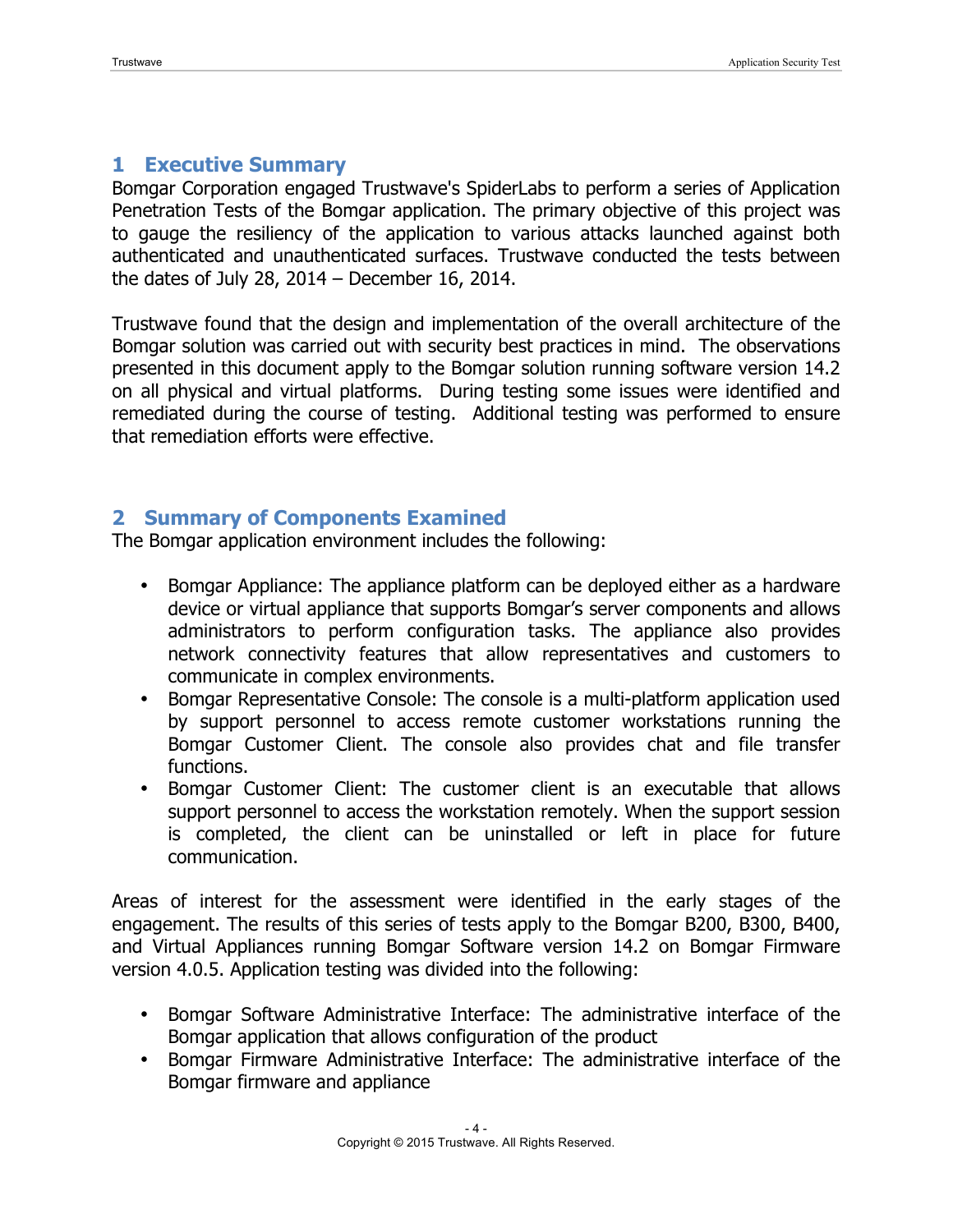- Bomgar Jumpoint: An optional executable that extends the unattended functionality of the solution
- Bomgar Jumpoint/vPro: An extensible function of the Jumpoint enabling Intel's vPro access to systems on any network
- Bomgar Representative Console (Windows, Mac, Linux, iOS, Android): A downloaded executable that is used to provide support to an end customer during a support session
- Bomgar Representative Invite: A one-time used Bomgar Representative Console for the purpose of inviting an external representative into a shared support session
- Bomgar Presentation Attendee Client (Windows, iOS, Android): A client used to attend a presentation given by a Bomgar Representative
- Bomgar Customer Client (Windows, Mac, Linux, Blackberry, Windows Mobile, iOS, Android): A downloaded executable that is used to receive support from a representative
- Bomgar Active Jump Client: A persistent Bomgar unattended client installed on an end system that allows for unattended system access by a Bomgar Representative
- Bomgar Passive Jump Client: A non-persistent Bomgar unattended client installed on an end system that allows for unattended system access by a Bomgar Representative
- Bomgar Button: A pre-installed Bomgar Client that can be used by end system user to trigger an initiation of a support session to a Bomgar Representative
- Bomgar Smart Card Support: A capability that enables a representative's smart card to be used in a support session
- Bomgar Connection Agent: An agent that enables secure LDAP connectivity through firewalls
- Bomgar Integration Client: A client that enables information archival from the Bomgar Appliance

# **3 Testing Environment Description**

Trustwave installed all necessary hardware provided by Bomgar. The appliance was installed into an isolated Trustwave testing network so that environmental disruptions were kept to a minimum during the analysis. Also, in order to perform testing on the application components listed in the previous section, base installations of Windows, Linux, iOS, Blackberry, and Android were used. These systems were used to simulate both customers and, in applicable instances, representatives interacting with the central infrastructure.

# **4 General Observations**

The application architecture of Bomgar software implements various security controls that protect both representatives providing support and customers receiving support.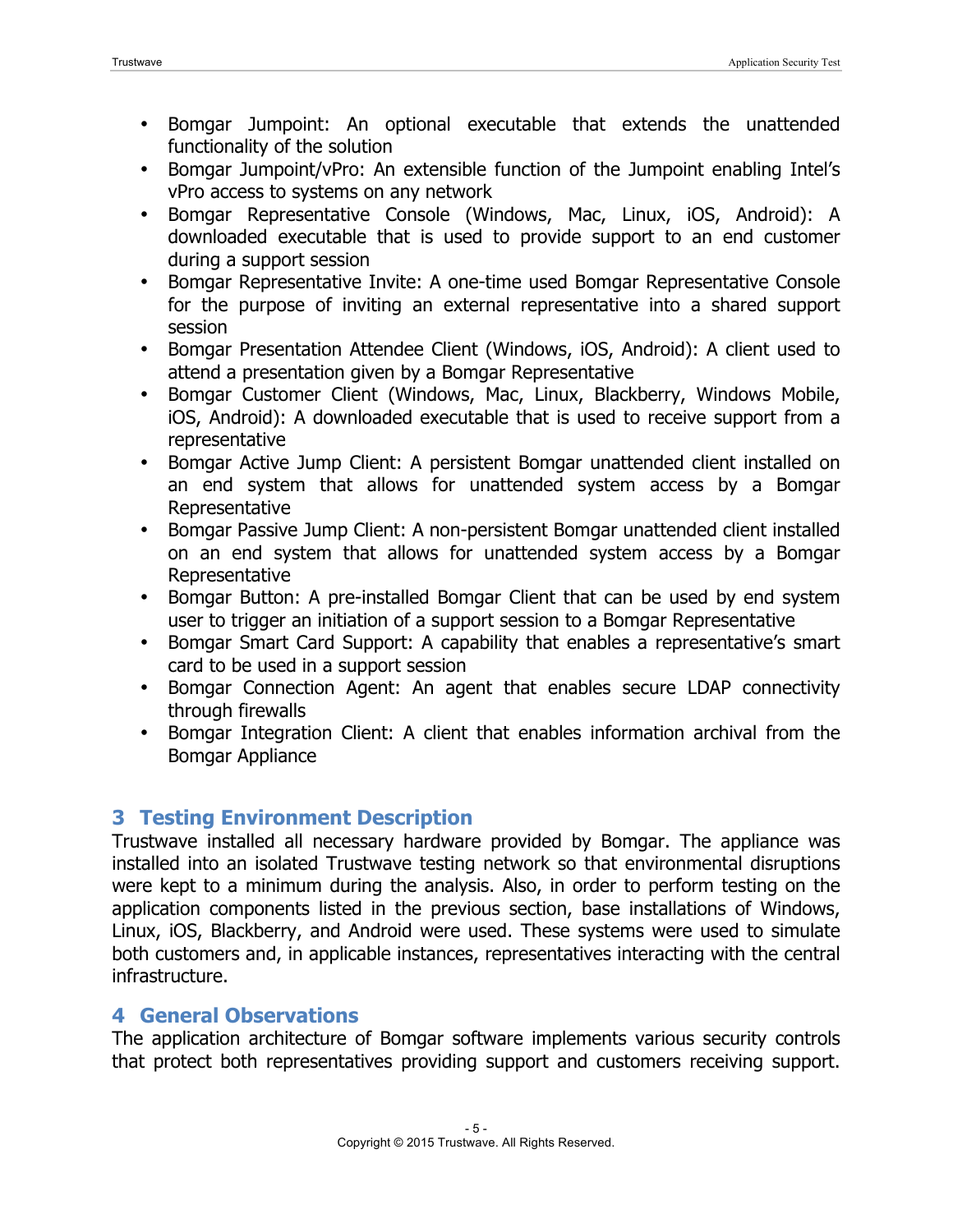Encryption is enforced and proper authentication ensures that only appropriate users of the system are allowed to manage configuration.

During testing some issues were identified and remediated during the course of testing. Additional testing was performed to ensure that remediation efforts were effective.

Bomgar's efforts, as evidenced by this testing engagement, show a strong basis for a comprehensive information security program. Bomgar has continued a multi-year program of periodic assessments and reviews addressing both technical and policy issues as part of an ongoing information security program.

# **5 Appliance Deployment Model**

The Bomgar application is delivered using a secured appliance model. Management of the appliance is performed using encrypted protocols. The appliance provides a central point for configuration management. It is also mediates all connections between support representatives and clients.

The appliance supports a managed upgrade structure that ensures that the appliance is kept up to date with the latest security technologies.

Trustwave finds that the interfaces available to remote users were restricted to only those requisite for the application to function. Extraneous services had been disabled. Other services were blocked by firewall policy.

# **6 Secure Communications**

Before performing active testing, Trustwave gathered information about how the various elements of the Bomgar application communicates with the appliance. Trustwave manually interacted with the Bomgar clients while monitoring network traffic generated by the client.

Trustwave reviewed Bomgar network traffic to determine if any sensitive communication between the client and server took place using plaintext protocols. Encrypted protocols were reviewed for proper encryption key exchange, mutual endpoint authentication, and certificate signing, as appropriate.

Trustwave finds that Bomgar properly secures all network communications in a way that meets or exceeds industry security best practices.

When possible, Trustwave used tools to analyze the communication protocols used by the Bomgar application. Parts of the communication utilized Bomgar's proprietary protocol therefore manual analysis of the protocol was performed where applicable